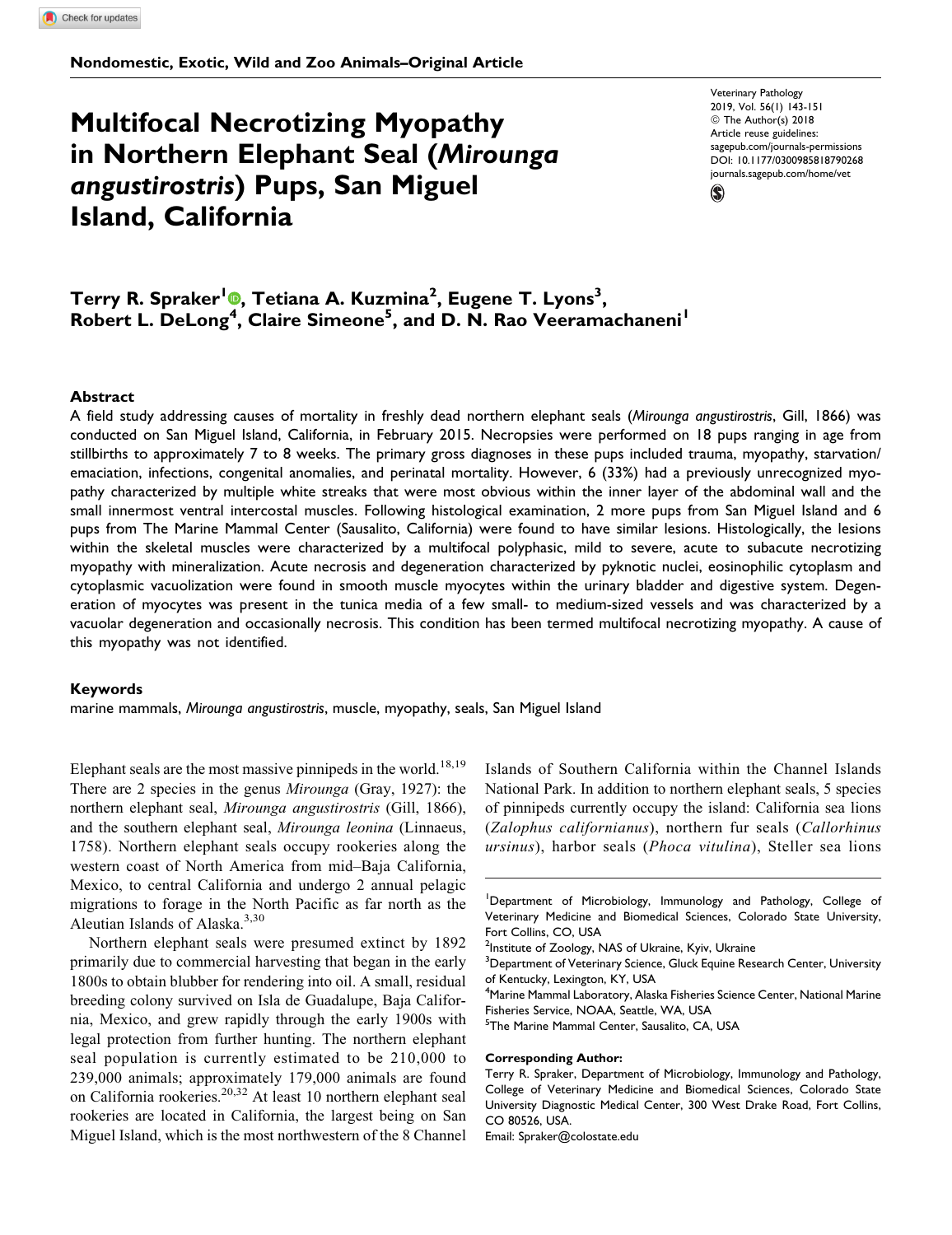(Eumetopias jubatus), and Guadalupe fur seals (Arctocephalus townsendi). California sea lions, harbor seals, northern elephant seals, and northern fur seals have viable breeding populations there. Guadalupe fur seal females have come to the island in low numbers in recent years and given birth; thus, they may be recolonizing their breeding sites on San Miguel Island where they did historically.<sup>14</sup> Steller sea lions occasionally visit the island but do not currently breed on San Miguel Island.

Northern elephant seals recolonized San Miguel Island in the 1950s. Their population on San Miguel Island is estimated to be approximately 62,000 animals based on counts through 2010. The number of pups born on San Miguel Island alone accounts for approximately 40% of all elephant seal pups born in California. The population of northern elephant seals on San Miguel Island is currently increasing.<sup>3,14,20,32</sup> Despite extensive studies addressing ecology and dynamics of northern elephant seal populations, little information on causes of mortality in pups inhabiting rookeries has been published. The initial purpose of this study was to investigate general causes of mortality in northern elephant seals on rookeries on San Miguel Island, California. However, this article addresses a previously unrecognized condition affecting pups characterized grossly by multiple white streaks in the abdominal and intercostal muscles and histologically by an acute to subacute necrotizing myopathy. This condition has been called multifocal necrotizing myopathy (MNM), denoting the gross and histological lesions observed.

# Materials and Methods

This study was conducted during a 1-week period in February 2015, at 4 rookeries on San Miguel Island (34°02'N and 120°23'W): West Cove, North West Cove, Adams Cove, and Judith Cove. Each morning, freshly dead pups were collected from the rookeries, dragged approximately 30 to 50 m from the rookery, and necropsied using standard procedures.<sup>27</sup>

Pups were assigned to 1 of 4 age categories: stillbirths, neonates, and black-coated or silver-coated pups. Age estimation of pups was based on aeration within the lungs, meconium in the rectum, fresh or dried umbilicus, and color of pelage with degree of molt. Stillbirths had no or only minimally aerated lungs, fresh umbilicus, and meconium filling the rectum. Neonates (birth to 24 hours of age) had fully aerated lungs, fresh umbilicus, and meconium in the rectum. Black-coated pups had fully aerated lungs, dried umbilicus, no meconium in the rectum, and a black pelage. Ages of black-coated pups were from 2 days to approximately 4 to 5 weeks. Pups are usually weaned around 28 to 30 days; therefore, some of the black-coated pups were weaned and some were not. Following weaning, pups stay on the rookery for approximately 2 months. Black-coated pups begin to moult between 3 and 4 weeks of age, and the black coat is replaced with silver-gray pelage within a couple of weeks. Silver-coated pups are weaned and have a shiny silver pelage and are usually older than 6 weeks.<sup>31</sup> Body condition of pups was scored by midsternal blubber thickness and assigned

to 1 of 4 body condition categories: excellent (>15 mm of sternal blubber), good (10–15 mm), poor (5–9 mm), and emaciated/starving  $(<5$  mm).<sup>29</sup>

Tissues from all major organs were collected during necropsy, placed in individual 1-gallon plastic Zip-Loc bags, and taken to a small field laboratory for further processing. Selected tissues were preserved in 10% neutral buffered formalin, and fresh tissues were frozen for ancillary diagnostic studies. Fixed tissues were processed routinely and stained with hematoxylin and eosin. Special stains, including Brown-Hopps modified Gram, Gomori's methenamine-silver, von Kossa, Luna, and Masson's trichrome, and immunohistochemistry (IHC) for macrophages (CD18) and for muscle/satellite cells (desmin) were performed on selected tissues.<sup>23</sup> Selected tissues from 10 pups (skeletal muscle, heart, diaphragm, adrenal gland, kidney, pancreas, and urinary bladder) were immunohistochemically labeled for Epstein-Barr virus using a rabbit monoclonal antibody (Epstein-Barr Virus [MRQ-47]; Cell Marque, Rocklin, CA, USA; Sigma-Aldrich, St. Louis, MO, USA) and Refined Red Detection (Leica, Buffalo Grove, IL, USA) with an automated stainer. This immunohistochemical method was used because it was previously reported to detect gammaherpesvirus in northern elephant seal pups.<sup>15</sup> Tissues from 8 pups analyzed with this immunohistochemistry procedure were collected from pups inhabiting San Miguel Island. Tissues from 2 pups from Año Nuevo State Reserve, California, were used as negative controls because this myopathy had not been observed in pups from this rookery.<sup>29</sup>

Following histological examination, selected formalin-fixed tissues (skeletal muscle and urinary bladder) from 2 affected animals were further fixed in  $2\%$  (v/v) glutaraldehyde in 0.1 M sodium cacodylate and postfixed in osmium tetroxide. Samples were embedded in Poly/Bed812 (Polysciences, Warrington, PA). Sections (1 µm thick) were cut and stained with toluidine blue for initial light microscopic examination and to locate areas of interest for ultrastructural evaluation. Thin sections (60–80 nm) were cut from selected areas and stained with uranyl acetate and lead citrate and evaluated using a JEOL JEM 1200EX transmission electron microscope (JEOL USA, Inc., Peabody, MA, USA).

Five pieces of fresh-frozen skeletal muscle from 3 affected elephant seal pups from San Miguel Island were submitted to the Wyoming Diagnostic Laboratory, Laramie, for examination using negative staining electron microscopy. Submitted tissues were ground with sand and water in a mortar and pestle, clarified by centrifugation at  $3440 \times g$  for 20 minutes, and pelleted by centrifugation at  $39,700 \times g$  for 1 hour. The resulting pellet was resuspended in 1% phosphotungstic acid stain and viewed on a Hitachi H-7650 transmission electron microscope (Hitachi High Technologies America, Clarksburg, MD).

Liver concentration levels of vitamin E, mercury, and selenium were determined in 11 of 18 pups from San Miguel Island using routine methods at the Colorado State University Veterinary Diagnostic Laboratory, College of Veterinary Medicine, Fort Collins, as follows. Liver vitamin E was determined using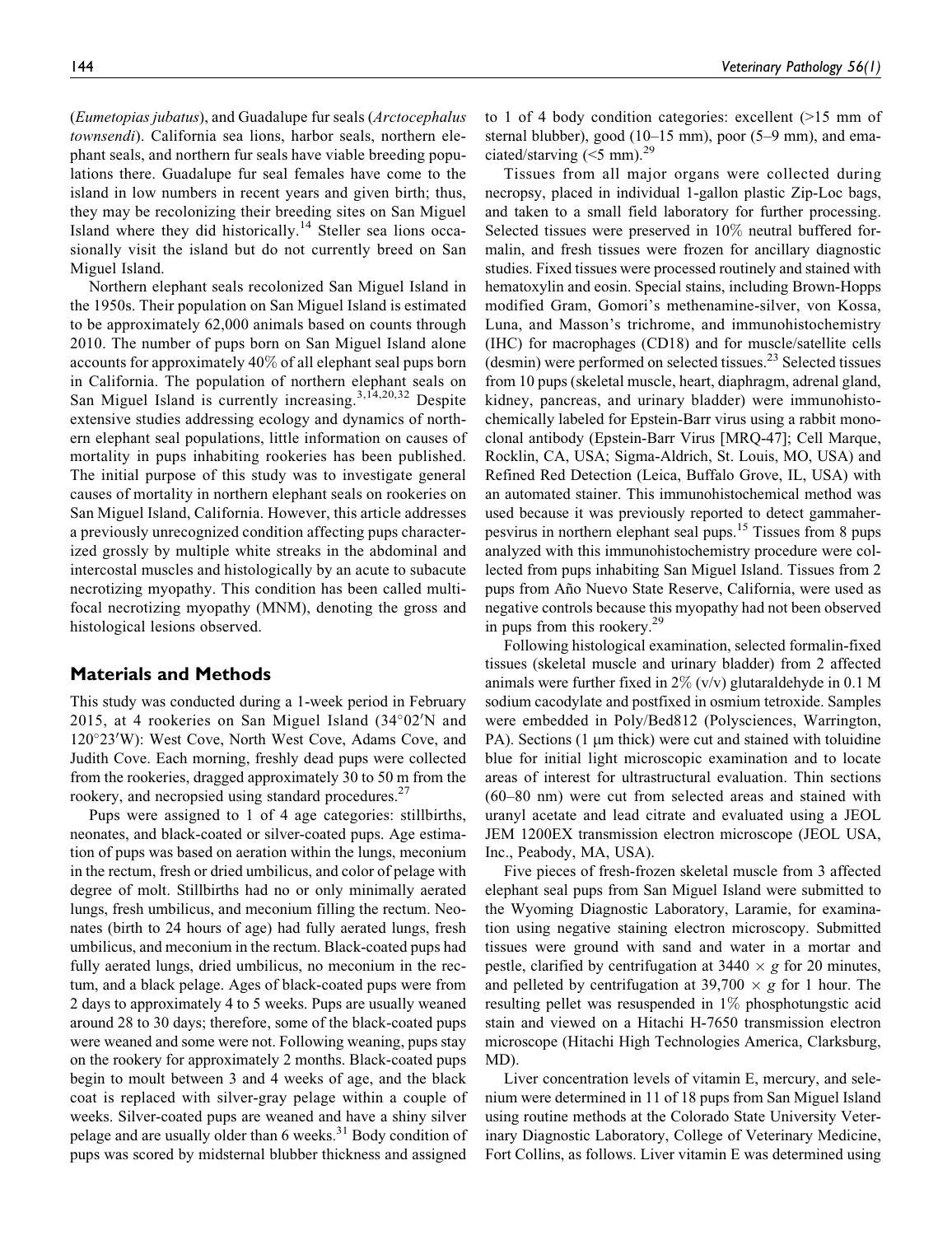a Waters (Milford, MA, USA) Model 2695 HPLC following extraction with hexane. Vitamin E (wet weight) was detected with a fluorescence detector, excitation wavelength of 295 nm and emission wavelength of 325 nm. Tissue selenium (dry weight) was determined using a Varian (Mulgrave, Victoria, Australia) 1275 atomic absorption spectrophotometer with hydride generation and detected at 196 nm. Tissue mercury (wet weight) was determined with a cold vapor technique using a Varian 1275 atomic absorption spectrophotometer at 254 nm. The Paleontological Statistics Software was used for statistical analysis of the results obtained.<sup>17</sup> Nonparametric Mann-Whitney test  $(U)$  was used to compare differences in average vitamin E, selenium, and mercury levels in northern elephant seal pups with and without gross evidence of MNM.<sup>17</sup>

In addition to the pups examined from San Miguel Island, 21 northern elephant seal pups between 3 and 4 months of age rescued by The Marine Mammal Center (TMMC), Sausalito, California, between 2010–2012 and 2014–2016 were included in this study. These pups were necropsied at TMMC. Similar formalin-fixed tissues as examined from the pups collected from San Miguel Island were processed histologically and examined by one of the authors (T.R.S.).

# **Results**

## Characterization of the Myopathy

In this field investigation, 18 freshly dead pups (11 females and 7 males) were found on rookeries of San Miguel Island and necropsied. Body condition of these pups varied from excellent to emaciation. The gross lesions were categorized as blunt trauma, emaciation, infections (gross lesions suggestive of an infectious agent), perinatal mortality (stillbirths and neonates), congenital anomalies, and a novel myopathy. Most pups in all body condition scores had multiple gross and histological lesions.

Six of these 18 pups (33%) had gross lesions characterized by multiple white streaks that were most obvious within the muscles of the abdominal wall (Musculus rectus abdominis and M. transversus abdominis) and the thoracic wall (M. intercostalis externus and M. transversus thoracis) (Fig. 1).<sup>21</sup> On gross examination, limb muscles appeared to be mildly affected, but diaphragm and neck muscles appeared to be spared.

Histologically, the lesions within the skeletal muscles were characterized by a multifocal polyphasic, mild to severe, acute to subacute necrotizing granulomatous myopathy with or without mineralization (Fig. 2). In many areas, the basal lamina and satellite cells were still intact; in other areas, the satellite cells had undergone hyperplasia. In other regions, satellite cells were necrotic (Fig. 3a,b). There was mild evidence of regeneration. Small areas of myopathy also could be found in other muscles, even ocular and laryngeal muscles, but were most severe in skeletal muscles within the abdominal and thoracic walls. A few small foci of necrosis with mineralization were present in the ventricular and atrial walls of the heart and in the diaphragm in 4 pups (Figs. 4, 5) but not necessarily in the same

pup. These lesions were slightly more severe in the atria compared to the ventricles. Occasionally, necrosis of Purkinje cells of the heart was present.

Mild acute necrosis and degeneration were present in smooth muscle bundles of the urinary bladder and, to a lesser degree, in the muscular tunics of the digestive system. The lesions within smooth muscle myocytes were characterized by pyknotic nuclei, eosinophilic cytoplasm, and mild to moderate vacuolar degeneration of the cytoplasm (Fig. 6). A few small- to medium-sized vessels in areas affected by skeletal muscle necrosis had mild vacuolar degeneration of the myocytes in the tunica media and necrosis of endothelial cells (Fig. 7). Other histological lesions present in affected pups included small focal randomly distributed areas of necrosis in the adrenal cortex and pancreas, as well as small foci of fibrosis within skeletal muscle (Table 1).

Following histological examination of these 18 pups, 2 pups that did not have gross lesions within skeletal muscles were found to have similar but smaller histological lesions of a necrotizing granulomatous myopathy, making a total of 8 (44%) pups from San Miguel Island with lesions of myopathy.

The Brown-Hopps modified Gram stain and Gomori's methenamine-silver stain did not demonstrate any bacteria or fungi within the lesions. Van Kossa stain confirmed the presence of extensive mineralization. Masson's trichrome stain confirmed a few small areas of fibrosis in pups from TMMC. IHC for CD18 and desmin confirmed the presence of macrophages and muscle satellite cells, respectively. IHC for Epstein-Barr virus was positive in the kidney tubules, acinar cells of the pancreas, and skeletal muscle myocytes in pups from San Miguel Island, including those affected and unaffected by MNM. IHC for Epstein-Barr virus was also positive within the renal tubules and acinar cells of the pancreas from pups from Año Nuevo State Reserve, where no evidence of MNM was found in 2012, but all skeletal muscles slides from these pups were negative.

Skeletal muscle and urinary bladder samples from 2 affected northern elephant seal pups (1 from San Miguel Island and 1 from TMMC) were evaluated using electron microscopy. Similar lesions as described with the hematoxylin-eosin tissue slides were present in the skeletal and smooth muscle myocytes. An etiological agent could not be confirmed using electron microscopy.

The average vitamin E, selenium, and mercury levels in the 6 pups from San Miguel Island with gross lesions of MNM compared to 5 pups from San Miguel Island without gross or histological lesions of MNM (used as controls) were not significantly different (Table 2). Normal reference values for vitamin E, selenium, and mercury concentrations in northern elephant seal pups could not be found in the literature. Reported levels in the liver of other pinnipeds are selenium levels of 5 to 7 ppm in adult northern fur seals, 2 to 7 ppm in adult ringed seals, and 0.5 to 5.0 ppm in adult harbor seals, as well as mercury levels of 8 to 12 ppm in adult northern fur seals, 2 to 5 ppm in adult ringed seals, and <0.1 to 15 ppm in adult harbor seals.<sup>4,24</sup> The values for selenium and mercury in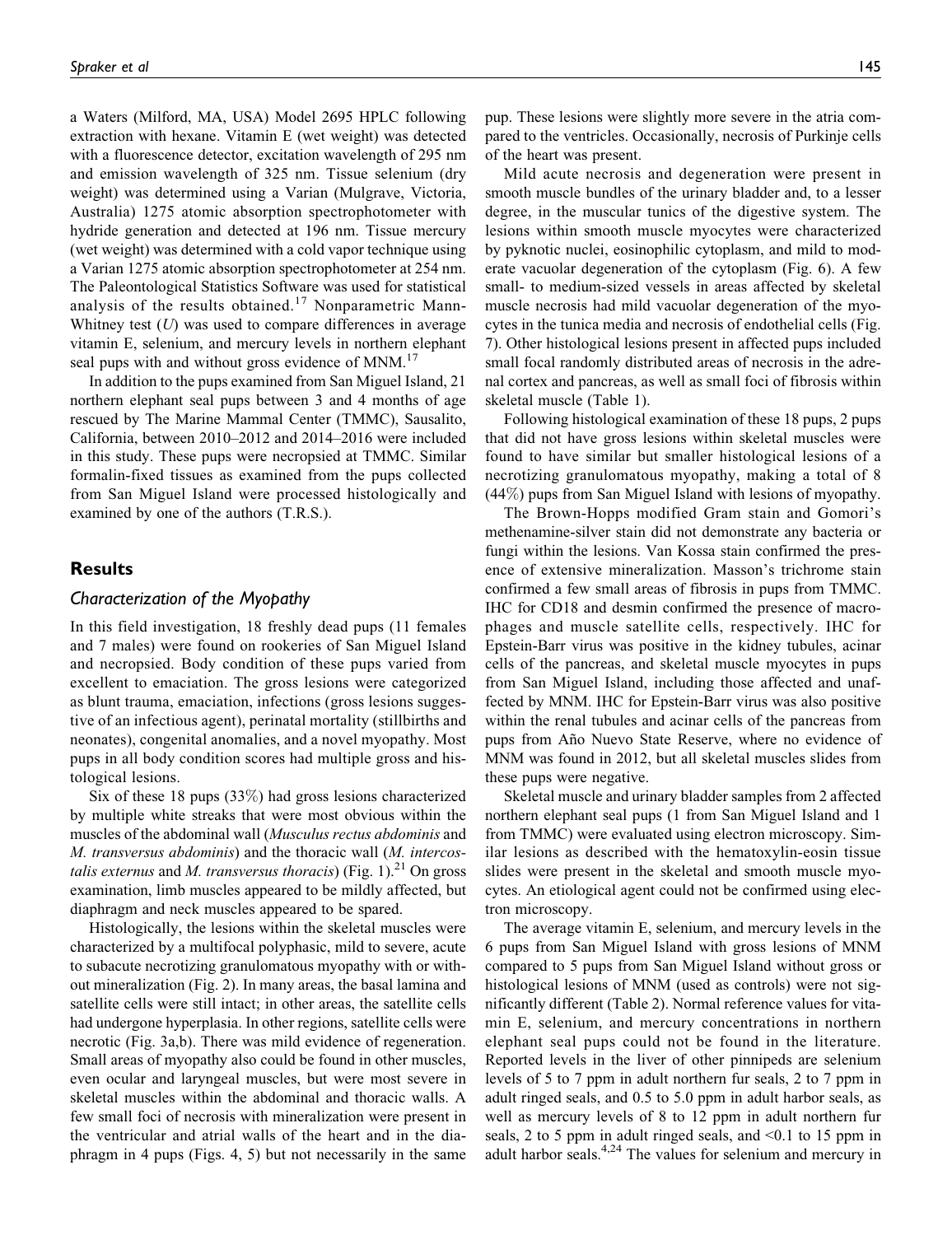

Figure 1. Myopathy, peritoneal surface of the abdominal wall, northern elephant seal pup. Note the numerous white streaks within the thin inner abdominal muscle (I). The outer abdominal wall (O) has mild white streaking (arrow). The blubber layer (B), kidney (K), and liver (L) show no gross lesions. Figures 2-3. Necrotizing myopathy, abdominal wall, northern elephant seal pup. Figure 2. There is extensive necrosis (N) of myocytes within the inner abdominal wall (I) and relative sparing of the outer abdominal wall (O). Hematoxylin-eosin (HE). Figure 3. (a) There is severe subacute necrosis of myocytes with mineralization (thin arrow), infiltration of macrophages (arrowhead), and proliferation of satellite cells (thick arrow). (b) Subacute degeneration and loss of sarcomere architecture are present in several skeletal muscle fibers (D) compared to near-normal architecture of 2 adjacent fibers (N). A 1-µm-thick section, toluidine blue. Bar = 25 µm. Figure 4. Necrotizing myopathy, heart (left ventricle), northern elephant seal pup. The myocardium contains a region of necrosis with extensive mineralization (M) of myocytes. HE. Figure 5. Necrotizing myopathy, diaphragm, northern elephant seal pup. There is a small region of necrosis with mineralization (M) of myocytes. HE.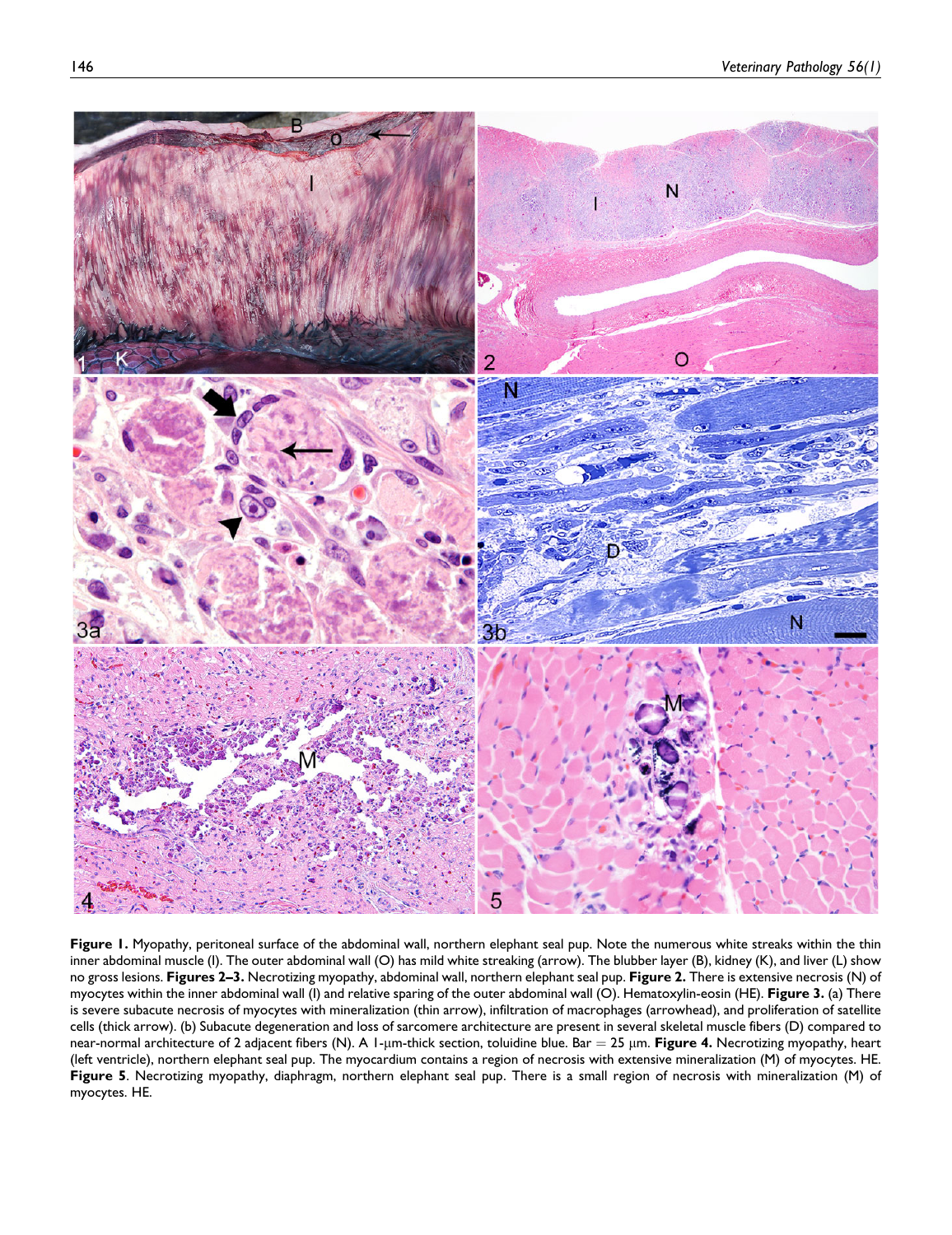

Figure 6. Necrosis and degeneration, urinary bladder, northern elephant seal pup. Smooth muscle myocytes have acute vacuolar degeneration (D) and necrosis (N) with pyknotic nuclei and eosinophilic cytoplasm (arrows). Hematoxylin-eosin (HE). Figure 7. Vasculopathy, heart, northern elephant seal pup. A blood vessel has vacuolar degeneration (D) and necrotic endothelial cells (thin arrow), and there are necrotic myocytes (thick arrows) in the adjacent myocardium. Normal (N) and necrotic Purkinje cells (arrowhead) are adjacent to the vessel. HE.

|                           | No. of Pups With the Lesions |                  |             |             |             |  |  |
|---------------------------|------------------------------|------------------|-------------|-------------|-------------|--|--|
| Specific Lesions          | San Miguel Island (2016)     | TMMC (2010-2012) | TMMC (2014) | TMMC (2015) | TMMC (2016) |  |  |
| Number of pups examined   |                              | ١O               |             |             |             |  |  |
| Skeletal muscle, myopathy |                              |                  |             |             |             |  |  |
| Diaphragm, myopathy       |                              |                  |             |             |             |  |  |
| Heart, myopathy           |                              |                  |             |             |             |  |  |
| Skeletal muscle, fibrosis |                              |                  |             |             |             |  |  |
| Bladder, myopathy         |                              |                  |             |             |             |  |  |
| Adrenal cortex, necrosis  |                              |                  |             |             |             |  |  |

Table 1. Histological Lesions Found in 39 Northern Elephant Seal Pups From San Miguel Island and The Marine Mammal Center (TMMC).<sup>a</sup>

<sup>a</sup> Most of the pups had 2 or more histological lesions.

Table 2. Sex, Body Condition, Gross Lesions, Vitamin A (Liver, Wet Weight), Vitamin E (Liver, Wet Weight), Selenium (Liver, Dry Weight), and Mercury (Liver, Wet Weight) Concentrations in 11 Northern Elephant Seal Pups From San Miguel Island.

| Case No.                                        | Sex | <b>Body Condition</b> | Gross Lesions     | Vitamin E, ppm | Selenium, ppm | Mercury, ppm |
|-------------------------------------------------|-----|-----------------------|-------------------|----------------|---------------|--------------|
|                                                 | М   | P                     | <b>MNM</b>        | 7.09           | 2.30          | 2.73         |
| $\mathbf{2}$                                    |     | G                     | MNM, trauma       | 8.56           | 3.49          | 0.98         |
| 3                                               | м   | Ex                    | <b>MNM</b>        | 10.80          | 2.57          | 1.61         |
| 4                                               |     | Ex                    | MNM, trauma       | 12.70          | 8.80          | 0.23         |
| 5                                               |     | Ex                    | MNM, trauma       | 16.30          | 3.38          | 0.50         |
| 6                                               |     | Ex                    | <b>MNM</b>        | 14.40          | 3.78          | 1.09         |
| Average level in pups with MNM ( $n = 6$ )      |     |                       |                   | 11.64          | 4.05          | 1.12         |
|                                                 | м   | Ex                    | Renal dysplasia   | 17.90          | 6.29          | 3.12         |
| 8                                               | м   | Em                    | Starvation        | 4.15           | 2.79          | 3.57         |
| 9                                               | м   | P                     | Navel ill, trauma | 2.98           | 3.27          | 2.57         |
| 10                                              | М   | P                     | Stillbirth        | 4.56           | 2.66          | 0.55         |
|                                                 |     | Ex                    | Trauma            | 18.40          | 7.74          | 0.66         |
| ps without MNM $(n = 5)$<br>Average level in pu |     |                       | 9.44              | 4.55           | 1.38          |              |

Abbreviations: Em, emaciation; Ex, excellent; F, female; G, good; M, male; MNM, multifocal necrotizing myopathy; P, poor.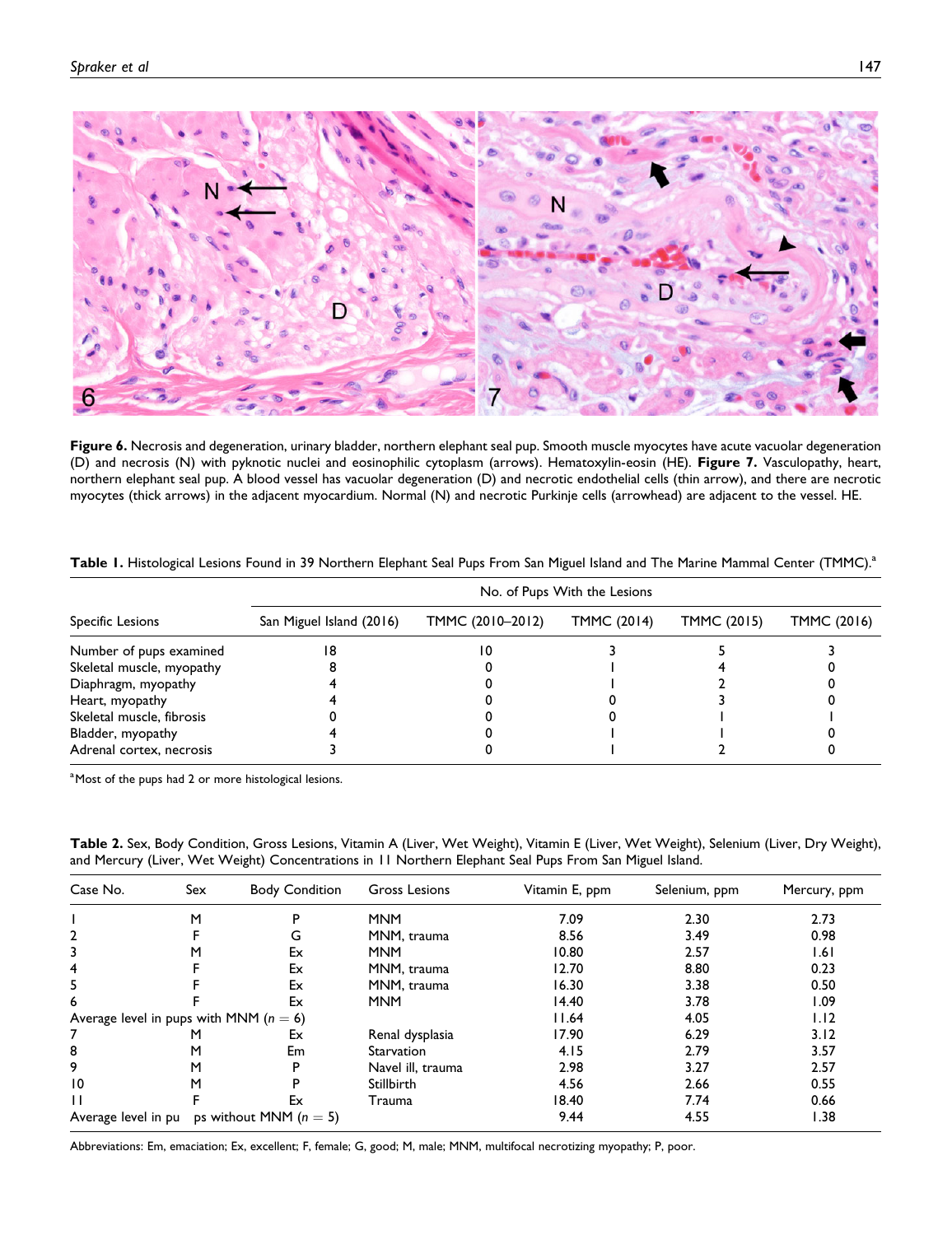the northern elephant seal pups were not statistically different from levels reported in northern fur seals, ringed seals, and harbor seals.

## Consideration of the Causes of Death

Of the 6 pups with gross lesions of MNM, the body condition was excellent in 4, good in 1 and emaciated in 1. The emaciated pup had extensive gross and histological lesions of MNM, as well as the typical histological lesions commonly found in emaciated/starved pups; this pup may have never nursed. For 3 of the 5 pups with excellent or good body condition, the immediate cause of death was blunt-force trauma resulting in multiple fractures of the liver and hemoabdomen in 2 pups and hemothorax in the other. The other 2 pups in excellent body condition only had gross and histological lesions of MNM, and other potential causes of death were not found. The 2 pups from San Miguel Island that had no gross lesions of MNM (only histological lesions) were in excellent body condition, and the immediate cause of death was blunt-force trauma to the abdomen causing multiple fractures of the liver and hemoabdomen.

One female pup that had extensive gross lesions of MNM on gross necropsy had been found alive and observed for 2 days prior to death. She was bright and alert but only moved about 10 m each night, which is an extremely short distance for a pup of her age. Her tracks in the sand were abnormal and not symmetrical as seen in normal healthy pups of similar size and age.

The finding of trauma as a cause of death in 6 of the 8 pups (75%) with lesions of MNM and the clinical signs in the 1 pup observed alive suggest that this myopathy might affect mobility and reduce the ability of affected pups to escape from subadult and adult seals. Trauma to these pups usually comes in 3 different forms. The first and most common involves subadult male elephant males trying to breed pups, causing severe blunt trauma to the chest and abdomen. The second involves aggressive females occasionally biting and throwing pups that are not theirs. Finally, pups are sometimes trampled by moving or fighting territorial bulls.

Four of the pups from San Miguel Island had small regions of myocardial necrosis with mineralization, and 1 pup had mild necrosis of a few Purkinje cells that might have had an impact on heart function or resulted in arrhythmias. These myocardial lesions were not as severe as described in California sea lions with domoic acid toxicity.<sup>26,38</sup> The finding of severe myopathy in 2 pups that were in excellent body condition with no other lesions suggests that MNM may be fatal.

# Additional Cases From TMMC

An additional 21 northern elephant seal pups from TMMC were examined. All were extremely emaciated, and the cause of death was attributed to malnutrition/starvation. The rookeries of origin of these pups were not known and could have included any of those from Baja California, Mexico, to central California. Gross lesions in the skeletal muscles were not observed in any of these pups. Histological evidence of MNM

was identified in 0 of 10 pups from 2010 to 2012, 1 of 3 pups in 2014, 5 of 5 pups from 2015, and 1 of 3 pups from 2016 (Table 1). The case from March 2014 had mild multifocal necrotizing myopathy. Four cases from 2015 had small lesions of chronic-active necrotizing myopathy, and 1 had small regions of skeletal muscle fibrosis suggestive of healed areas of myopathy. The case from March 2016 had a few small areas of fibrosis within the abdominal muscles. We speculate that pups with mild MNM might have had difficulty in swimming and diving that interfered with feeding, which may have been the reason for stranding of some pups examined from TMMC.

# **Discussion**

The myopathy described in this field study of northern elephant seal pups had gross and histological lesions similar to white muscle disease or nutritional myopathy caused by a dietary deficiency of selenium and vitamin E in young calves, lambs, foals, and swine.<sup>36</sup> However, other possible causes for this condition should be considered and include marine biotoxins, protozoa, bacteria, or viruses.

Vitamin E and selenium liver concentrations in the pups with MNM were not significantly different from pups that did not have MNM. The selenium levels in these pups were similar to levels reported in other pinnipeds. $4,24$  It has been established that vitamins are transferred to newborn pups via the milk.<sup>12,13</sup> The vitamin E and selenium levels in the stillborn northern elephant seal examined in this study were lower than in the older pups but do confirm that vitamin E and selenium are transferred to the fetus to some degree. Evidence for a nutritional cause of MNM was not found in this investigation.

Mercury concentrations were not significantly different in pups with and without MNM (Table 2). Similarly, the mercury levels in these northern elephant seal pups were not significantly different from levels reported in other pinnipeds.<sup>4,24</sup>

A suspected nutritional myopathy has been reported in a yearling captive-born California sea lion.<sup>1,9</sup> This sea lion had gross lesions similar to the elephant seal pups but in a somewhat different distribution: the forelimb muscles and most intercostal muscles were heavily affected, but the inner abdominal wall was not. The suspected cause was vitamin E deficiency because the diet had not been supplemented with vitamin E. However, a definitive diagnosis could not be made.<sup>1,9</sup>

A diffuse muscular degeneration has been reported in 3 captive harbor seals.<sup>34</sup> The histological lesions were similar to the lesions in the elephant seal pups, but there were some differences. First, the significant gross muscular lesions were in the temporal muscles; tongue; psoas; pectoral, intercostal, and thigh muscles; and ventricular walls of the heart, whereas the gross distribution of the lesions in elephant seal pups was the inner abdominal wall and the small ventral intercostal muscles. Lesions were not found in the tongue in any of the affected northern elephant seal pups. In addition, the harbor seals were yearlings that had been in captivity for 2 months, not free-ranging pups less than several weeks old. The cause of this myopathy in harbor seals was suspected to be a vitamin E-deficient diet but was not verified.<sup>34</sup>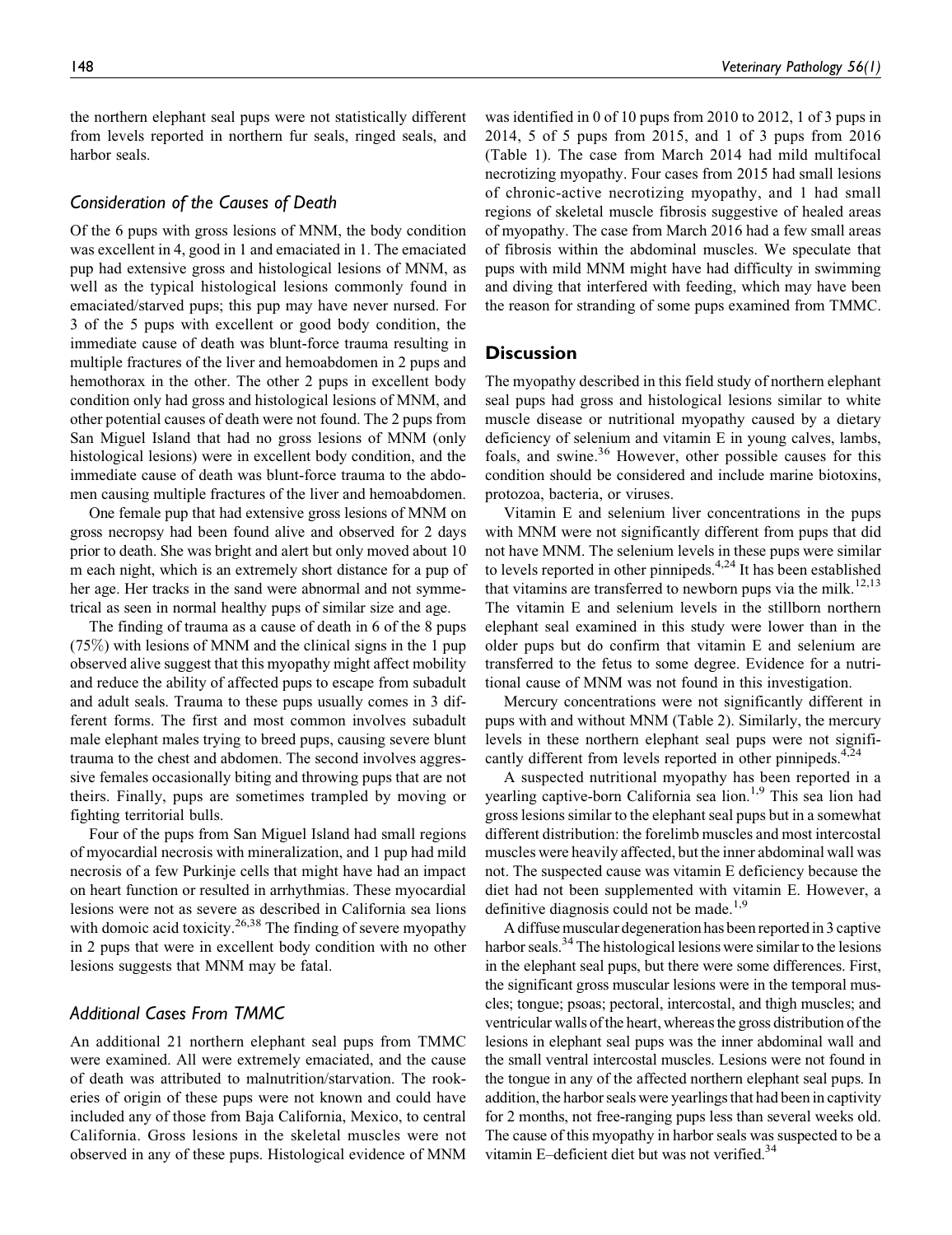A similar myopathy characterized by multifocal necrosis of skeletal muscle was reported in northern fur seal pups on the Pribilof Islands, Alaska, in 1990. This myopathy resulted in extremely high preweaned pup mortality on specific rookeries.<sup>28</sup> It was suggested that the lesions could have been caused by a biotoxin reaching the pups transplacentally, through the mother's milk, or perhaps absorbed through their flippers. The gross and histological lesions in this condition in northern fur seals were similar to those in these northern elephant seals, but their distribution was different: those in the northern fur seal pups were most severe in the pectoral muscles, neck muscles, diaphragm, intercostal muscles, and the heart. The cause of the myopathy in these northern fur seals pups was not determined.

A condition in adult California sea lions with similar gross and histological lesions has been described and reported to be a suspected autoimmune condition associated with Sarcocystis neurona.<sup>7,8</sup> The MNM in northern elephant seal pups is not thought to be associated with a Sarcocystis sp. for 2 reasons. First, the Sarcocystis infection in California sea lions was reported in adult animals, not in pups on rookeries. Second, Sarcocystis was not found in nearly 300 histological sections, including electron microscopy and special stains of skeletal muscle.

A gammaherpesvirus has been reported in 3- to 4-month-old silver-coated northern elephant seal pups from TMMC. This condition was reported to be nonfatal but was associated with grossly visible ulcerations of the mouth, tongue, hard palate, and tonsil.<sup>15</sup> These lesions were not observed in any of the northern elephant seal pups with MNM from San Miguel Island. A novel gammaherpesvirus has been isolated from the vagina in apparently healthy northern fur seals and California sea lions living sympatric with the northern elephant seal pups on San Miguel Island examined in this study.<sup>11</sup> This novel gammaherpesvirus (named otariine herpesvirus 4) is reported to be closely related to the herpesvirus (otariine herpesvirus 1) associated with the urogenital carcinomas of California sea lions.<sup>11</sup> Using an immunohistochemical staining protocol for Epstein-Barr virus, which was reported to have shown positive staining for the gammaherpesvirus in northern elephant seals from TMMC,<sup>15</sup> showed positive staining in elephant seal pups seals with and without MNM from San Miguel Island and from elephant seal pups from Año Nuevo, where evidence of MNM was not found. Thus, we consider these results to suggest the presence of a gammaherpesvirus that is not associated with MNM and is presumably not the cause of this condition in northern elephant seal pups; alternately, this could be an artifact with this particular IHC protocol in elephant seal tissues.

An otariine herpesvirus-3 has been isolated from stranded California sea lions that also are sympatric with the affected elephant seal pups on San Miguel Island, but the histological findings associated with this viral infection were reported to be lymphomas and esophageal ulcers.<sup>37</sup> These lesions were not found in the northern elephant seal pups in this study.

It has been reported that domoic acid toxicity can cause skeletal muscle lesions in brown pelicans (Pelecanus

occidentalis) and Brant's cormorants (Phalacrocorax penicillatus), but the lesions described in these birds were characterized by acute necrosis with hemorrhage and not a necrotizing granulomatous myopathy as seen in the elephant seals.<sup>35</sup> Domoic acid toxicity has been shown to cross the placenta and cause premature births in California sea lions; therefore, it might be considered a cause of this myopathy in elephant seals. However, the lesions described in premature California sea lion pups included cerebral edema, systemic and localized inflammation caused by bacteria of amniotic origin, and placental abruption.<sup>16</sup> The 2 fetuses examined in this study did not have these lesions, including the brain edema. A marine biotoxin is a possible cause of this myopathy but probably not domoic acid because the feeding habits of northern elephant seals differ from those of California sea lions. Elephant seal adult females feed on mesopelagic prey far offshore in extremely deep waters.<sup>2</sup> In contrast, domoic acid toxicosis is observed annually in California sea lions that feed on epipelagic forage fishes in the coastal portions of the California Current Ecosystem where the phytoplankton (Pseudo-nitzschia sp.) blooms that produce domoic acid occur.<sup>6</sup> Evidence of convulsions in subadult and adult animals in either California sea lions or northern elephant seals was not observed during this study, nor were there an abnormal number of elephant seal abortions or premature births.

The cause of MNM is not known. We speculate that this novel myopathy may be caused by ingestion of a biotoxin acquired through the milk, through the placenta, or both. An infectious agent was not identified in this study but remains possible.

The epidemiology and significance of MNM in the northern elephant seal population are not known. Finding 8 of 18 pups (44%) with this condition on San Miguel Island during 1 week of investigation does suggest that this disease was widespread on the rookeries of San Miguel Island in 2015. This condition could possibly have an impact on population dynamics. Northern elephant seal pups on San Miguel Island have not been previously examined at necropsy; thus, historical data describing this condition are not available. Approximately 600 to 700 California sea lion pups have been necropsied on San Miguel Island over the past 25 years, but evidence of a similar condition has not been observed in these pups (DeLong and Spraker, unpublished data). Necropsy of 21 northern elephant seal pups from the Año Nuevo State Reserve, California, in February 2012 also did not demonstrate any evidence of this condition.<sup>29</sup> Twenty-one northern elephant seal pups were necropsied on San Benitos Island, Baja California, in 2006, and lesions similar to MNM were not reported.<sup>25</sup> In addition, review of 21 necropsy cases of northern elephant seal pups from TMMC did not reveal any evidence of MNM in 10 cases examined histologically from 2010 to 2012, but mild active lesions were present in 1 of 3 pups in 2014, 4 of 5 pups in 2015, and none in 2016. Approximately 4000 northern elephant seals have been rescued by TMMC in the past 25 or so years, and many of the pups that died were examined grossly and histologically; however, MNM has not been reported in these cases.<sup>10</sup> Multifocal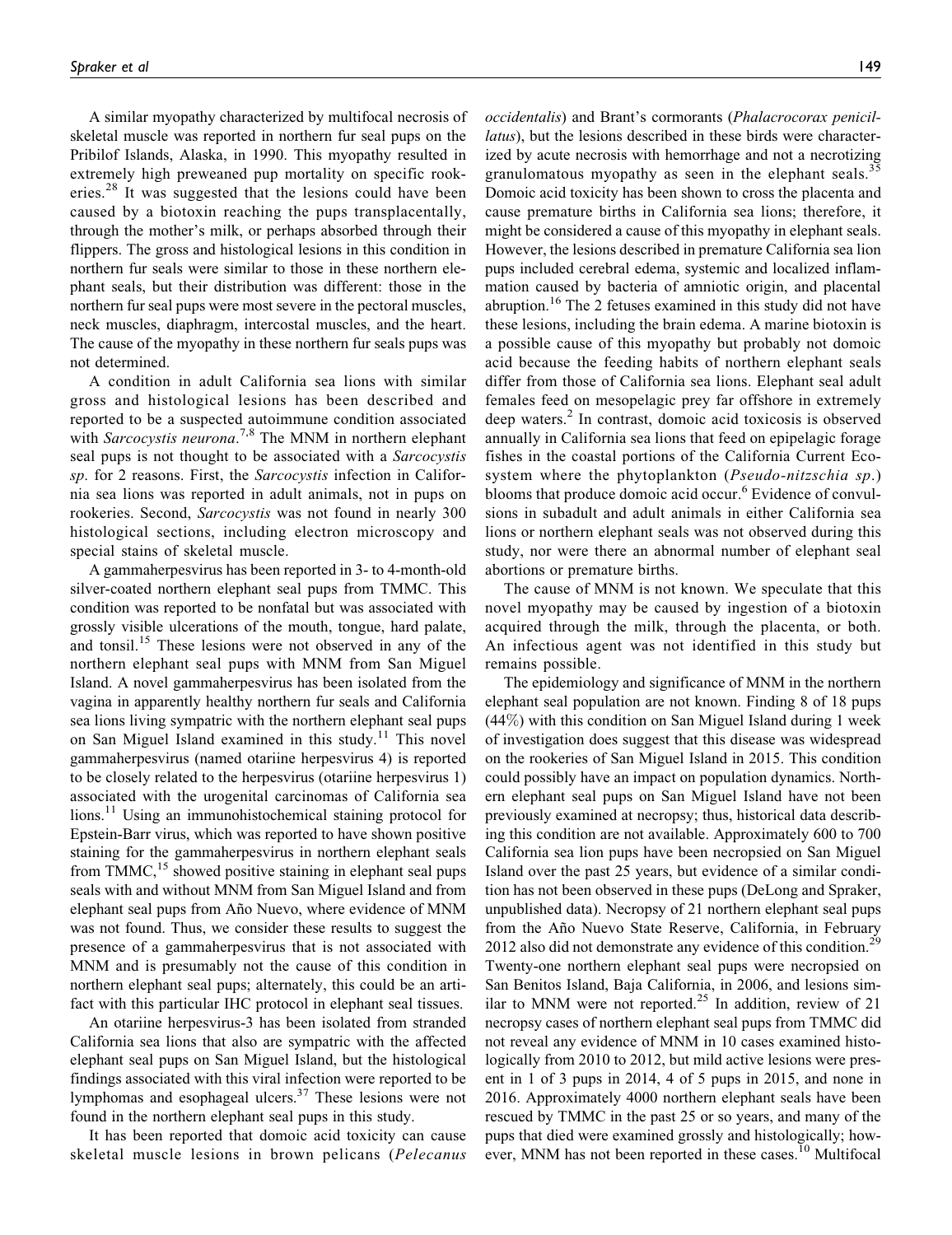necrotizing myopathy has not been described in literature addressing causes of mortality in northern elephant seals of any ages.<sup>5,10,22,33</sup> This suggests that MNM could be an emerging disease that might negatively affect the elephant seal population. Thus, further studies addressing the etiology and epidemiology of MNM between different northern elephant seal populations are necessary for clarification of the significance of this disease.

## Acknowledgements

This project was conducted under the National Marine Mammal Laboratory permit, MMPA Research Permit 16087-02. We thank Todd Bass, Ana Mario Benavides, and Joe McDowell for the histological sections and special staining of formalin fixed tissues. We appreciate the technical assistance done by Jennifer Palmer and Carol Moeller for the transmission electron microscopy photographs. We also thank Megan Dillon for the negative staining electron microscopy examination. We appreciate the time Dr. Norman F. Cheville took to examine the electron microphotographs for the possible presence of viral agents. We are thankful for the advice given to us in regard to the histological lesions by Dr. Tawfik Aboellail. We thank Barbie Halaska for helping with the necropsies of the northern elephant seal pups in 2016 at TMMC, as well as Iskra Majewski for photographic formatting and labeling. We also thank the reviewers and editors with Veterinary Pathology for their many helpful comments.

## Declaration of Conflicting Interests

The author(s) declared no potential conflicts of interest with respect to the research, authorship, and/or publication of this article.

## Funding

The author(s) disclosed receipt of the following financial support for the research, authorship, and/or publication of this article: The authors received private financial support for the research. Publication of this article was supported by the Colorado State University Diagnostic Medical Center, College of Veterinary Medicine and Biomedical Sciences, Fort Collins.

## ORCID iD

Terry R. Spraker **b** <http://orcid.org/0000-0002-6717-2937>

## **References**

- 1. Alexander JW, Johnson B. Nutritional myopathy (white muscle disease) in a California sea lion (Zalophus californianus). Intern Assoc Aquatic Anim Med. 1978;56:2186–2193.
- 2. Antonelis GA, Lowry MS, Fiscus CH, et al. Diet of the northern elephant seal. In: Le Boeuf BJ, Laws RM, eds. Elephant Seals: Population Ecology, Behavior, and Physiology. Berkeley: University of California Press; 1994:211–223.
- 3. Bartholomew GA, Hubbs CL. Population growth and seasonal movements of the northern elephant sea, Mirounga angustirostris. Mammalia. 1960;24: 313–324.
- 4. Becker PR, Mackey EA, Schanyz MM, et al. Concentrations of Chlorinated Hydrocarbons, Heavy Metals and Other Elements in Tissues Banked by the Alaska Marine Mammal Tissues Archival Project. National Institute of Standards and Technology, Study MMS 95-0036. Washington, DC: US Department of Commerce; 1995:28–32.
- 5. Beckmen KB, Lowenstine LJ, Newman J, et al. Clinical and pathological characterization of northern elephant seal skin disease. J Wildl Dis. 1997;33(3): 438–449.
- 6. Bejarano AC, Van Dola FM, Gulland FMD, et al. Production and toxicity of the marine biotoxin domoic acid and its effects on wildlife: a review. Hum Ecol Risk Assess. 2008;14:544–567.
- 7. Carlson-Bremer D. The Epidemiology Coccidian Parasites in California Sea Lions (Zalophus californianus). Davis CA: University of California Davis, [PhD dissertation]. 2011.
- 8. Carlson-Bremer DP, Gulland FMD, Johnson CK, et al. Diagnosis and treatment of Sarcocystis neurona–induced myositis in a free-ranging California sea lion. J Am Vet Med Assoc. 2012;240(3):324–328.
- 9. Citino SB, Montali RJ, Bush M, et al. Nutritional myopathy in a captive California sea lion. J Am Vet Med Assoc. 1985;187(11):1232–1233.
- 10. Colegrove KM, Greig DJ, Gulland FMD. Causes of live stranding's of northern elephant seals (Mirounga angustirostris) and Pacific harbor seals (Phoca vitulina) along the central California coast, 1992-2001. Aquat Mammal. 2005;1:  $1-10.$
- 11. Cortes-Hinojosa G, Gulland FMD, DeLong RL, et al. A novel gammaherpesvirus in northern fur seals (Callorhinus ursinus) is closely related to the California sea lion (Zalophus californianus) carcinoma-associated otarine herpesvirus-1. *J Wild Dis.* 2016;**52**(1):88–95.
- 12. Debier C, Crocker DE, Houser DS, et al. Differential changes of fat-soluble vitamins and pollutants during lactation in northern elephant seal mother-pup pairs. Comp Biochem Physiol A Mol Integr Physiol. 2012; 162(4):323–330.
- 13. Debier C, Ylitalo GM, Weise M, et al. PCBs and DDT in the serum of juvenile California sea lions: associated with vitamins A and E and thyroid hormones. Environ Pollut. 2005;134(2):323–332.
- 14. DeLong RL, Melin SR. Thirty years of pinniped research at San Miguel Island. In: Brown D, Mitchell K, Chaney H, eds. The Fifth California Islands Symposium. Washington, DC: US Department of the Interior Minerals Management Service, Pacific OCS Region; 2000:401–406.
- 15. Goldstein T, Lowenstine LJ, Lipscomb TP, et al. Infection with a novel gammaherpesvirus in northern elephant seals (Mirounga angustirostris) J Wildl Dis. 2006;42(4):830–835.
- 16. Goldstein T, Zabka TS, DeLong RL, et al. The role of domoic acid in abortion and premature parturition of California sea lions (Zalophus californianus) on San Miguel Island, California. J Wildl Dis. 2009;45(1):91–108.
- 17. Hammer Ø, Harper DAT, Ryan PD. PAST: paleontological statistics software package for education and data analysis. Paleontol Electron. 2001;4(1):9.
- 18. King JE. Seals of the World. 2nd ed. Ithaca, NY: Cornell University Press; 1983.
- 19. Le Boeuf BJ, Laws RM. Elephant seals: an introduction to the genus. In: Le Boeuf BJ, Laws RM, eds. Elephant Seals: Population Ecology, Behavior, and Physiology. Berkeley: University of California Press; 1994:1–27.
- 20. Lowry MS, Condit R, Hatfield B, et al. Abundance, distribution, and population growth of the northern elephant seal (Mirounga angustirostris) in the United States from 1991 to 2010. Aquat Mammal. 2014;40(1):20–31.
- 21. Miller ME, Christensen GC, Evans HE. Myology. In: Miller ME, Christensen GC, Evans HE, eds. Anatomy of the Dog. Philadelphia, PA: Saunders; 1964:178–187.
- 22. Morejohn CV, Briggs KT. Post-mortem studies of northern elephant seals pups. J Zoolog. 1973;171:67–77.
- 23. Prophet EB, Mills B, Arrington JB, et al; Armed Forces Institute of Pathology. Laboratory Methods in Histotechnology. Washington, DC: American Registry of Pathology;1994:53–57, 197, 221–226.
- 24. Puls R. Minerals Levels in Animals Health. 2nd ed. Clearbrook, Canada: Sherpa International; 1995:345.
- 25. Salogni E, Sanvito S, Galimberti F. Post mortem examination and causes of death in northern elephant seals (Mirounga angustirostris) pups of the San Benito Islands, Baja California, Mexico. Mar Mam Sci. 2016;32:743–752.
- 26. Silvagni PA, Lowenstine LJ, Spraker TR, et al. Pathology of domoic acid toxicity in California sea lions (Zalophus californianus). Vet Pathol. 2005; 42(2):184–191.
- 27. Spraker TR. Basic necropsy procedures. In: McCurnin DM, ed. Clinical Textbook for the Animal Health Technician. London, UK: Saunders; 1985: 4702–4816.
- 28. Spraker TR, Landers M. Causes of mortality in northern fur seals, St. Paul Island, Alaska. J Wildl Dis. 2010;46(2):450–473.